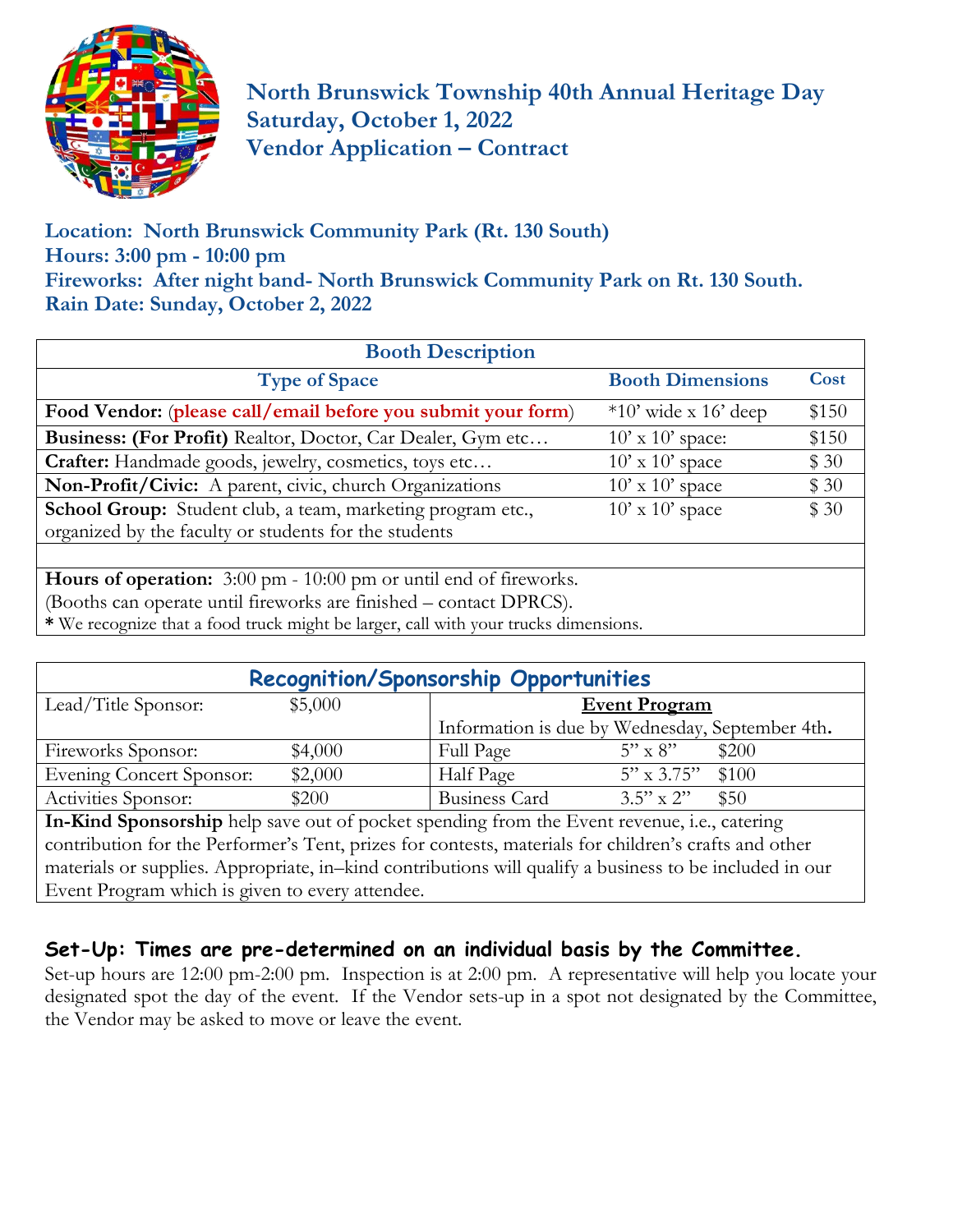#### **Vendor Application Payment Form**

| Name of Business/Organization: |                                                                                                                                            |                       |  |
|--------------------------------|--------------------------------------------------------------------------------------------------------------------------------------------|-----------------------|--|
| Street:                        |                                                                                                                                            |                       |  |
| Contact name:                  |                                                                                                                                            |                       |  |
| City:                          | State:                                                                                                                                     | $\operatorname{Zip:}$ |  |
| Email:                         | Phone:                                                                                                                                     |                       |  |
| Fax:                           |                                                                                                                                            |                       |  |
|                                | Hours of operation: $3.00 \text{ pm} - 10.00 \text{ pm}$ (all booths can operate until fireworks are finished - contact Giovanna Melanson) |                       |  |
|                                | <b>Vendor Rates</b>                                                                                                                        |                       |  |
|                                | Heritage Day Food Vendor or Business Vendor                                                                                                | \$150.00              |  |
|                                | Heritage Day Crafter, Non-Profit/Civic/School Group                                                                                        | \$30.00               |  |
|                                |                                                                                                                                            | <b>Total Cost</b>     |  |
|                                | {CIRCLE THE TIME YOU WILL BE DEPARTING THE EVENT: 7:00PM OR 10:00PM}                                                                       |                       |  |
|                                |                                                                                                                                            |                       |  |

Description – provide a detailed list of products to be sold. A description of activities and/or services, you wish to provide. (SILLY STRING IS NOT PERMITTED):

**(\*electric is only available for food/business vendors, call or email before you submit your form\***)

#### **Payment Method**

| Credit Card: Only a VISA OR MASTERCARD will be accepted, please identify type being used. |  |  |  |      |  |  |                         |  |  |
|-------------------------------------------------------------------------------------------|--|--|--|------|--|--|-------------------------|--|--|
| Name as it appears on the card:                                                           |  |  |  |      |  |  |                         |  |  |
| Billing Address:                                                                          |  |  |  |      |  |  |                         |  |  |
| Card $\#$ :                                                                               |  |  |  |      |  |  |                         |  |  |
| Signature:                                                                                |  |  |  | CVV# |  |  | <b>Expiration Date:</b> |  |  |

## **Payment Terms**

**Please complete the application/contract and mail it along with your full payment to: Heritage Day Committee • 710 Hermann Road-DPRCS • North Brunswick, NJ 08902 Forms and payments can also be faxed to 732-247-0979**

**Questions can be e-mailed to: events@northbrunswicknj.gov**

The undersigned hereby represents and warrants that he/she is duly authorized to execute this binding contract on behalf of\_\_\_\_\_\_\_\_\_\_\_\_\_\_\_\_\_\_\_\_\_\_\_\_\_\_\_\_\_\_\_\_\_\_\_\_\_\_\_\_\_\_\_\_\_. In

addition, a representative has read the Rules and Regulations as adopted by the Heritage Day Committee as they appear on the back of this application and agree to the conditions contained therein. I understand that my application fee is non-refundable; unless my application cannot be approved in which case I will be so advised and promptly issued a refund. Signed: \_\_\_\_\_\_\_\_\_\_\_\_\_\_\_\_\_\_\_\_\_\_\_\_\_\_\_\_\_\_\_\_\_\_\_\_\_\_\_\_\_\_\_\_\_\_\_\_\_\_\_\_\_\_ Date: \_\_\_\_\_\_\_\_\_\_\_\_\_\_\_\_\_

| <b>FOR COMMITTEE USE ONLY:</b> |  |                            |  |
|--------------------------------|--|----------------------------|--|
| <b>BOOTH NUMBER</b>            |  | CHECK-IN/SET UP DAY & TIME |  |

## **Keep a copy of this contract for your records**.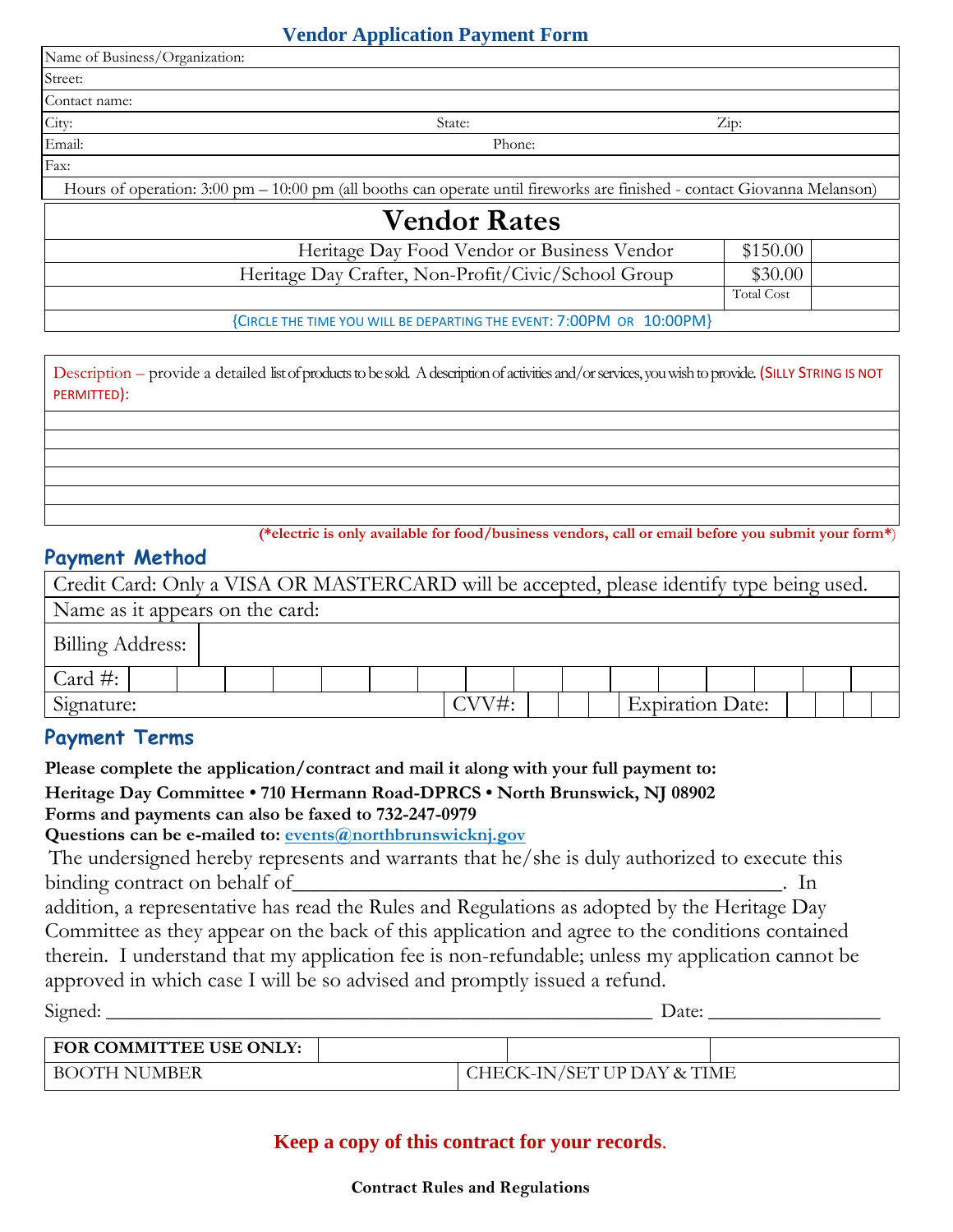**LOCATION OF BOOTH SPACE:** All measurements and the Booth Space layout are as accurate as possible, but HERITAGE DAY COMMITTEE reserves the right to make such modifications and changes to Booth Space assignments and to the location of the Booth Space as may be necessary to adjust at any time to meet the needs of HERITAGE DAY COMMITTEE, Vendors and exhibits. HERITAGE DAY COMMITTEE reserves the option, in the event of any emergency or other circumstances beyond its reasonable control, to either substitute comparable Booth Space or to refund the total rent paid hereunder.

**EVENT MANAGEMENT:** HERITAGE DAY COMMITTEE reserves the right to render interpretations and to establish such further rules and regulations it may deem necessary for the general success of the Event. HERITAGE DAY COMMITTEE further reserves the right to decline, prohibit, or expel any exhibit, which in its sole judgment, is in poor taste or is out of character with, or reflects poorly upon, the Event or is in violation of the terms of this contract or any applicable law, rule, or regulation.

**BOOTH SPACE EQUIPMENT AND SERVICE INFORMATION:** The Vendor agrees to be bound by the rules and regulations as may be established from time to time by HERITAGE DAY COMMITTEE or as set forth, or otherwise, and to abide by all applicable rules as set forth in the contracts of labor unions whose jurisdiction applies at the Event.

**INSTALLATION AND REMOVAL TIME:** The specific times for installation and dismantling of exhibits shall be set forth by HERITAGE DAY COMMITTEE and subject to change at the discretion of HERITAGE DAY COMMITTEE.

**POSTPONEMENT OF EVENT:** If for any reason HERITAGE DAY COMMITTEE determines that the location or date of the Event should be changed, no refund will be due to Vendor and HERITAGE DAY COMMITTEE will assign to Vendor, in lieu of the original space, such other space as HERITAGE DAY COMMITTEE deems appropriate, and Vendor agrees to use such space under the terms of this Agreement. HERITAGE DAY COMMITTEE shall not be financially liable or otherwise obligated in the event that the EVENT is relocated or postponed.

**USE OF BOOTH: The Vendor shall provide adequate staff for maintenance and operations of its exhibit during all exhibit hours. All demonstrations or other activities, including distribution of promotional material, shall be confined to the limits of the Booth Space.** Sufficient space must be provided within the Booth Space for the comfort and safety of persons watching

demonstrations and other promotional activities. In no case may the height along the side dividers exceed three (3) feet in the frontal three (3) feet of booth. No portion of any Booth Space sign or carpeting may extend over or beyond assigned floor space. HERITAGE DAY COMMITTEE reserves the right to restrict, segregate, or relocate exhibits which, because of noise, method of operation, materials, or any other reason, become objectionable.

**TAXES AND LICENSES:** The Food/Business Vendor shall be solely responsible for obtaining any licenses, permits, or approvals required under local or state law applicable to its activity at the Exhibit and for obtaining any tax identification numbers and paying all taxes, license fees, or other charges that shall become due to any governmental authority in connection there within.

**EXHIBIT SAFETY:** The Vendor hereby represents and warrants to HERITAGE DAY COMMITTEE that the Vendor has taken steps reasonably necessary to ensure that sound engineering and structural integrity of its exhibit design and the proper construction and safety of the exhibit itself, as erected. The Vendor accepts sole responsibility for any personal injury or property damage that may result directly or indirectly from any other unsafe condition at its exhibit. The Vendor hereby agrees to indemnify and hold harmless HERITAGE DAY COMMITTEE, the owner and manager of the Event facility, and others lawfully on the exhibit floor, from and against any claim, loss, liability, or damage suffered as a result of the Vendor's installation, use, construction, or maintenance of an unsafe exhibit, and the Vendor further represents and warrants that it has obtained adequate insurance to cover its potential liability hereunder. The Vendor will furnish HERITAGE DAY COMMITTEE with insurance certificates evidencing the coverage described herein upon request prior to or during the Event.

**LIMITATION OF HERITAGE DAY COMMITTEE'S LIABILITY:** Neither HERITAGE DAY COMMITTEE nor any of its affiliates, agents, or representatives shall have any liability whatsoever to the Vendor for any loss, expense, or damage to the Vendor, its guests, invitees, or any of their property, relating to or arising out of the acts of any participant, visitor, or other invitee of HERITAGE DAY COMMITTEE, other than for HERITAGE DAY COMMITTEE's failure to perform its obligations hereunder. Under no circumstances shall HERITAGE DAY COMMITTEE have any liability for lost profits or other special, incidental, or consequential damages and HERITAGE DAY COMMITTEE total liability hereunder shall in no case exceed the amount of the total rent actually received by HERITAGE DAY COMMITTEE from the Vendor. HERITAGE DAY COMMITTEE shall have no liability for any failure to perform its obligations hereunder where such failure to perform was due acts of any participant, visitor, or other invitee of HERITAGE DAY COMMITTEE, other than for beyond assigned floor space.

**INDEMNITY:** The Vendor hereby agrees to indemnify and hold harmless HERITAGE DAY COMMITTEE, its affiliates, and any of the officers, directors, employees, or agents from and against any and all loss, expense actions, claims, and damages, including, without limitation, reasonable attorney's fees, arising out of or caused by the Vendor's installation, construction, removal, or maintenance of its exhibit, the Vendor's occupancy of use of the Event premises or any part thereof or as otherwise caused by the Vendor, its agents, representatives, invitees, or guests.

**CARE OF BOOTH, PARK AND EQUIPMENT:** All materials used by the Vendor shall comply in all respects with all-applicable laws, rules, and regulations respecting fire safety and electrical equipment. Combustible materials or explosives are not permitted in the exhibit area. The Vendor shall also comply with all reasonable requests of officials of the booth area and HERITAGE DAY COMMITTEE with respect to the installation, conduct, and disassembly of its exhibit.

LIABILITY INSURANCE: The Food Vendor shall obtain, at its own expense, adequate insurance, but in no event less than \$1 million of comprehensive general liability insurance, including the so-called "broad form endorsement". The Vendor shall furnish to HERITAGE DAY COMMITTEE certification of insurance evidencing said coverage no later than a business day prior to the event.

**I have received and read the Rules and Regulations as adopted by the Heritage Day Committee as they appear on this application and agree to the conditions contained therein. I understand that my application fee is non-refundable; unless my application cannot be approved in which case I will be so advised and promptly issued a refund.**

## **Keep a copy of this contract for your records**.